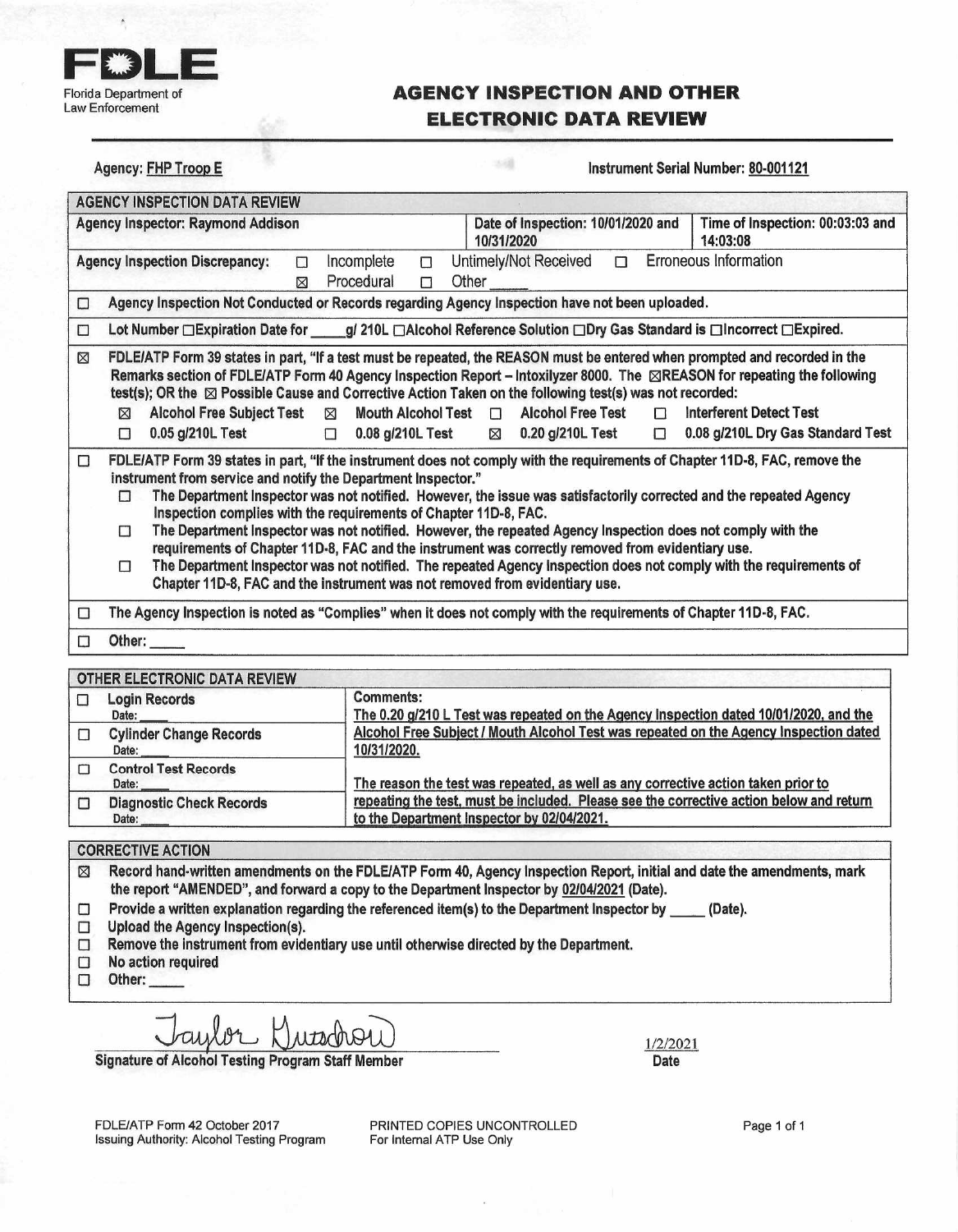AMENDED

# Florida Department of Law Enforcement **Alcohol Testing Program**

#### AGENCY INSPECTION REPORT - INTOXILYZER 8000

Agency: FHP TROOP E MIAMI Time of Inspection: 00:03

Date of Inspection: 10/01/2020

Serial Number: 80-001121 Software: 8100.27

|                                             |                  | <b>NO</b> |
|---------------------------------------------|------------------|-----------|
| Check or Test                               | YES              |           |
| Date and/or Time Adjusted                   | <b>第一章</b>       | No        |
| Diagnostic Check (Pre-Inspection): OK       | $x_{\text{yes}}$ |           |
| Alcohol Free Subject Test: 0.000            | $\sim$ Yes       |           |
| Mouth Alcohol Test: Slope Not Met           |                  |           |
| Interferent Detect Test: Interferent Detect | Yes              |           |
| Diagnostic Check (Post-Inspection): OK      |                  |           |

| Alcohol Free<br>Test<br>(q/210L) | $0.05q/210L$ Test<br>$\left(\frac{\alpha}{210}\right)$<br>Lot#:201811C<br>Exp: 11/13/2020 | 0.08g/210L Test<br>$\alpha/210L$<br>Lot#:201908B<br>Exp: 08/07/2021 | 0.20g/210L Test<br>(q/210L)<br>Lot#:201902C<br>Exp: 02/20/2021 | $\frac{1}{2}$ 0.08 g/210L<br>Dry Gas Std Test<br>(g/210L)<br>Lot#:1114319<br>Exp: 03/27/2022 |  |
|----------------------------------|-------------------------------------------------------------------------------------------|---------------------------------------------------------------------|----------------------------------------------------------------|----------------------------------------------------------------------------------------------|--|
| 0.000                            | 0.049                                                                                     | 0.079                                                               | 0.200<br>0.201                                                 | 0.080                                                                                        |  |
| 0.000                            | 0.049                                                                                     | 0.080                                                               | 0.200<br>0.201                                                 | 0.081                                                                                        |  |
| 0.000                            | 0.049                                                                                     | 0.081                                                               | 0:2004 0.081<br>0.201                                          |                                                                                              |  |

CELL PHONE PRESENT-REMOVED - RETESTED RSA 02-01-2021

X ) does not comply (

Number of Simulators Used: 5

**Remarks:** 

20: RFI Detect.

) with Chapter 11D-8, FA

I certify that I hold a valid Florida Department of Law Enforcement Agency Inspector Permit and that I performed this inspection in accordance with the provisions of Chapter 11D-8, FAC.

|                            | <br>RAYMOND E ADDISON.                                                                                                                                                                                                                                                                                                                                                                         |
|----------------------------|------------------------------------------------------------------------------------------------------------------------------------------------------------------------------------------------------------------------------------------------------------------------------------------------------------------------------------------------------------------------------------------------|
| Signature and Printed Name |                                                                                                                                                                                                                                                                                                                                                                                                |
| 10/01/2020<br>Date         |                                                                                                                                                                                                                                                                                                                                                                                                |
|                            | $\omega^2 = \frac{1}{2} \frac{1}{2} \frac{1}{2} \frac{1}{2} \frac{1}{2} \frac{1}{2} \frac{1}{2} \frac{1}{2} \frac{1}{2} \frac{1}{2} \frac{1}{2} \frac{1}{2} \frac{1}{2} \frac{1}{2} \frac{1}{2} \frac{1}{2} \frac{1}{2} \frac{1}{2} \frac{1}{2} \frac{1}{2} \frac{1}{2} \frac{1}{2} \frac{1}{2} \frac{1}{2} \frac{1}{2} \frac{1}{2} \frac{1}{2} \frac{1}{2} \frac{1}{2} \frac{1}{2} \frac{1}{$ |

FDLE/ATP Form 40 - March 2004

The above instrument complies (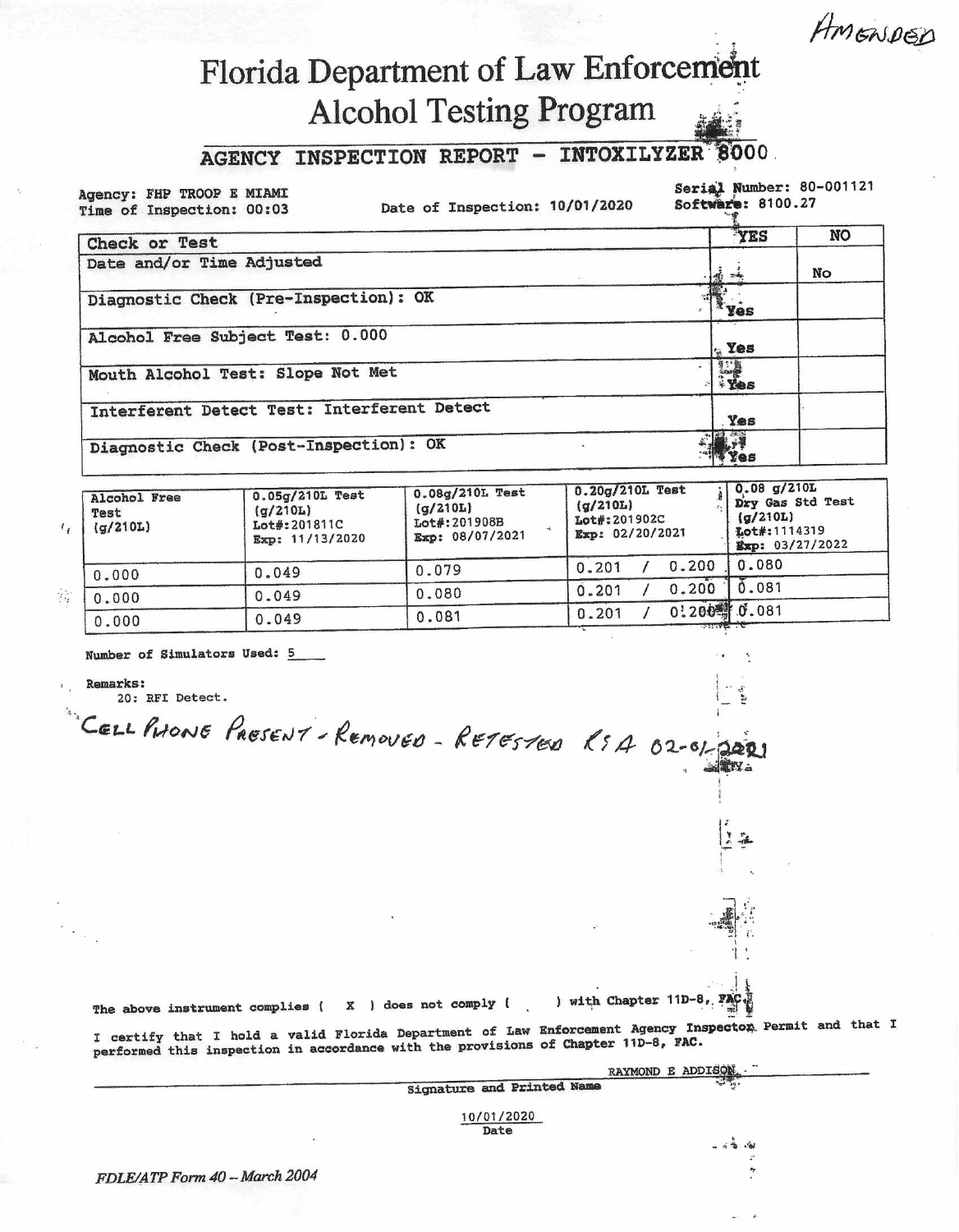# AMENDED

## Florida Department of Law Enforcement **Alcohol Testing Program**

### AGENCY INSPECTION REPORT - INTOXILYZER 8000

Agency: FHP TROOP E MIAMI Time of Inspection: 14:03

 $\mathcal{D}_\mathcal{A}$ 

Date of Inspection: 10/31/2020

Serial Number: 80-001121 Software: 8100.27

| Check or Test                               | <b>YES</b> | <b>NO</b> |
|---------------------------------------------|------------|-----------|
| Date and/or Time Adjusted                   |            |           |
|                                             |            | No        |
| Diagnostic Check (Pre-Inspection): OK       |            |           |
|                                             | Yes        |           |
| Alcohol Free Subject Test: 0.000            |            |           |
|                                             | Yes        |           |
| Mouth Alcohol Test: Slope Not Met           |            |           |
|                                             | Yes        |           |
| Interferent Detect Test: Interferent Detect |            |           |
|                                             | Yes        |           |
| Diagnostic Check (Post-Inspection): OK      |            |           |
|                                             | Yes        |           |

| Alcohol Free<br>Test<br>(q/210L) | $0.05q/210L$ Test<br>(g/210L)<br>Lot#:201811C<br>Exp: 11/13/2020 | 0.08g/210L Test<br>(q/210L)<br>Lot#:201908B<br>Exp: 08/07/2021 | $0.20q/210L$ Test<br>(q/210L)<br>Lot#:201902C<br>Exp: 02/20/2021 | $0.08$ q/210L<br>Dry Gas Std Test<br>(q/210L)<br>Lot#:1114319<br>Exp: 03/27/2022 |  |  |
|----------------------------------|------------------------------------------------------------------|----------------------------------------------------------------|------------------------------------------------------------------|----------------------------------------------------------------------------------|--|--|
| 0.000                            | 0.048                                                            | 0.079                                                          | 0.200                                                            | 0.082                                                                            |  |  |
| 0.000                            | 0.049                                                            | 0.079                                                          | 0.201                                                            | 0.082                                                                            |  |  |
| 0.000                            | 0.049                                                            | 0.079                                                          | 0.200                                                            | 0.083                                                                            |  |  |

Number of Simulators Used: 5

**Remarks:** 

 $\cdot$   $\frac{1}{4}$ 

 $\mathcal{L}$  :

ž,

A F / M A: RFI Detect.

CELLPHONE PRESENT - REMOVED - RETESTED REA 02-01-2021

The above instrument complies ( $X$ ) does not comply (

) with Chapter 11D-8, FAC.

|  |  |  |  | I certify that I hold a valid Florida Department of Law Enforcement Agency Inspector Permit and that I    |                   |  |  |
|--|--|--|--|-----------------------------------------------------------------------------------------------------------|-------------------|--|--|
|  |  |  |  |                                                                                                           |                   |  |  |
|  |  |  |  |                                                                                                           |                   |  |  |
|  |  |  |  | performed this inspection in accordance with the provisions of Chapter 11D-8, FAC.<br>The Raymond Z Aller | RAYMOND E ADDISON |  |  |
|  |  |  |  | Signature and Printed Name                                                                                |                   |  |  |

10/31/2020 Date

FDLE/ATP Form 40 - March 2004